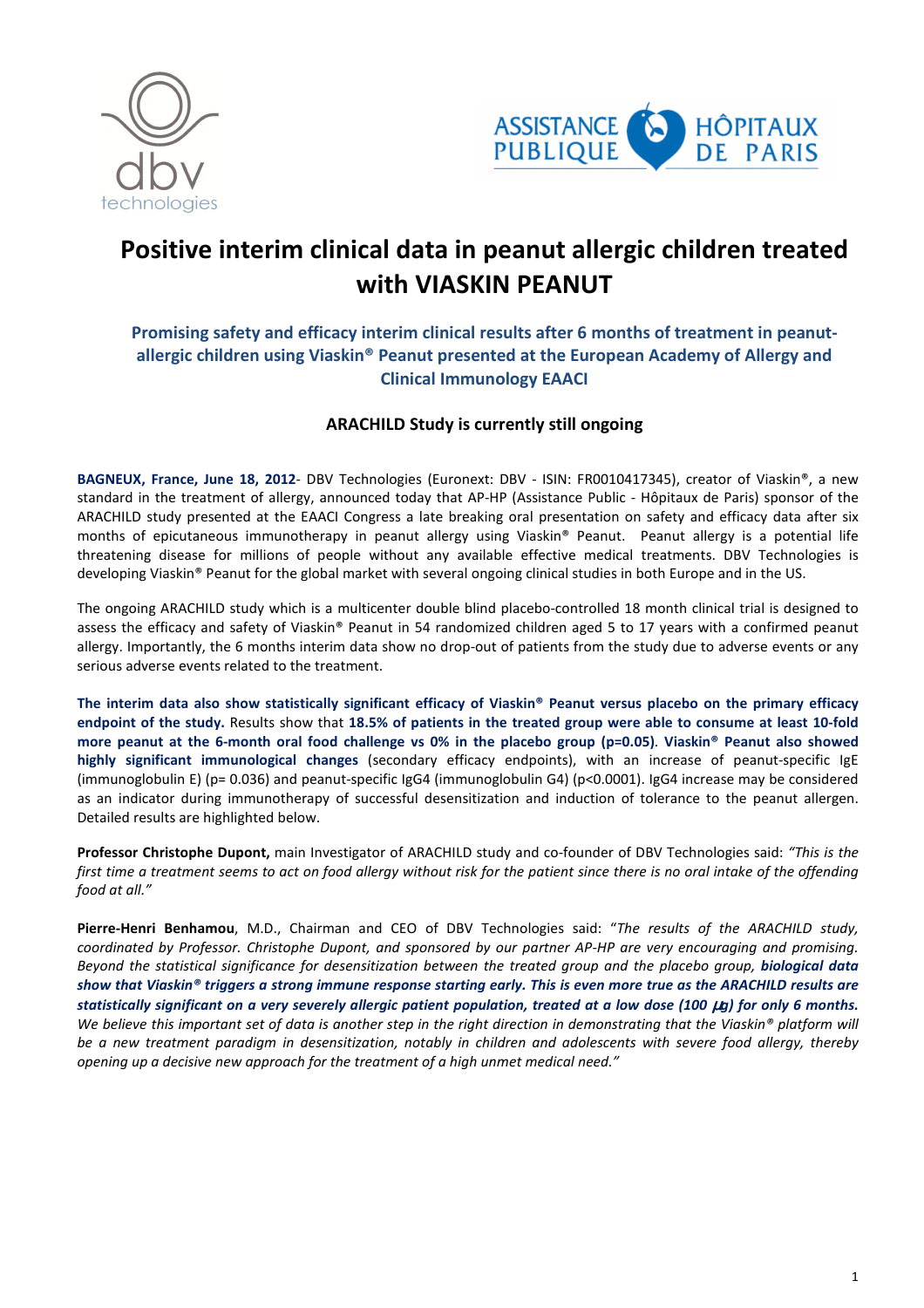



## **ARACHILD, a remarkable public-private collaboration**

ARACHILD, a multicenter double blind placebo-controlled clinical trial was designed to assess the efficacy and safety of EPIT in 54 randomized children aged 5 to 17 with a confirmed peanut allergy. Patients with peanut allergy were tested by classical allergy tests (Prick test and IgE), and allergy was finally confirmed during a standardized double blind placebocontrolled food challenge (DBPCFC). Subjects who reacted to a cumulative dose of peanut proteins <300mg were eligible and were randomized to either Viaskin Peanut patch dosed at 100µg of peanut proteins (active group) or to Viaskin Placebo patch (Placebo group) in a 1:1 ratio.

The hospitals included in the study were: Necker Hospital for Sick Children, Paris; Lenval Hospital, Nice; Hospices Civils, Strasbourg; Saint-Vincent de Paul Hospital, Lille; and, Central Hospital, Nancy, France. Viaskin was applied daily until a second DBPCFC after 6 months of treatment (in an 18-month treatment scheduled trial). Specific IgE (Immunoglobulin E) and IgG4 (Immunoglobulin G4), key indicators of the desired immune response, were monitored at specific time points over the treatment period.

The mean ± standard deviation (sd) cumulated reactive dose of peanut at entry was 65.8±88.8mg (active group) and 81.87±104.59mg (placebo group). During the DBPCFC **after 6 months of treatment, 18.5% of patients in the active group multiplied by ≥10-fold the cumulated reactive dose of peanut proteins versus 0% patients in the placebo group (Fisher's exact test, p=0.05).**

**Important immunologic changes occurred in the active group within 6 months: the mean net increase** ± sd and median net increase **of peanut-specific IgE were 92.8±136 and 30.2KU/L (active) vs 30.8±145 and 1.8 KU/L(placebo)respectively; (Wilcoxon test, p=0.036). The mean net increase** ± sd and median net increase **of peanut-specific IgG4 were 0.92±1.2 and 0.6 mg/L (active) vs 0.1±0.65mg/L and 0 mg/L (placebo) respectively;(Wilcoxon test, p<0.0001).** 

#### **About peanut allergy: a life-threatening allergy for millions of people**

In the US about 1.1% of the general population (i.e. over 3 million people) is allergic to peanut. In the US, peanut allergy causes about 100 to 150 deaths per year. This allergy affects both adults and children and it has been estimated that peanut allergy affects 1.8% of young children in the United Kingdom. The prevalence of peanut allergy in other Western countries (e.g. Canada, France and Spain) has been studied by many researchers and ranges from 0.9% to 1.5%. This allergy is generally considered to be persistent; many studies indicate that fewer than 20% of children will outgrow their peanut allergy. Peanut allergy is more severe than other common food allergies (e.g. milk and egg allergies).

## **About AP-HP**

The most important university hospital of Europe, the Assistance Publique-Hôpitaux de Paris is the university hospital of Ile-de-France.

With 12 million of people, AP-HP offers 37 hospitals united in 12 hospital groups, 7 million of patient, and more than 2 800 clinical research projects underway in 2011.

Care of nearness to the coverage of the gravest emergencies and rare diseases, AP-HP meet a need of million patients, every year. It turns out thousands of professionals, and manage many research project (2 800 in 2011) in order to make the medicine of the future. AP-HP spreads its medical, paramedical and hospital expertise around the world. With the same aim of excellence, the 90 000 professionals offer to the patient and their relatives the best cares.

The DRCD (Clinical Research and Development Department) is responsible for developing research at AP-HP and implanting all sponsorship regulations pursuant to the provision of article L1121 et seq. of the French Public Health Code. In this context, it attends to funding, implementation, supervision and quality control (monitoring) of research protocols sponsored by AP-HP Facts and figures

- More than 2 800 clinical research projects underway in 2011 within AP-HP, all sponsors combined.

- 865 research projects (as 31/12/2011) sponsored or managed by AP-HP, including 570 clinical trials with AP-HP institutional sponsorship.

- 20 020 patients included in clinical trials sponsored or managed by AP-HP.

- 839 professionals dedicated to research and managed by the DRCD.

- 442 portfolios of active patents filed.